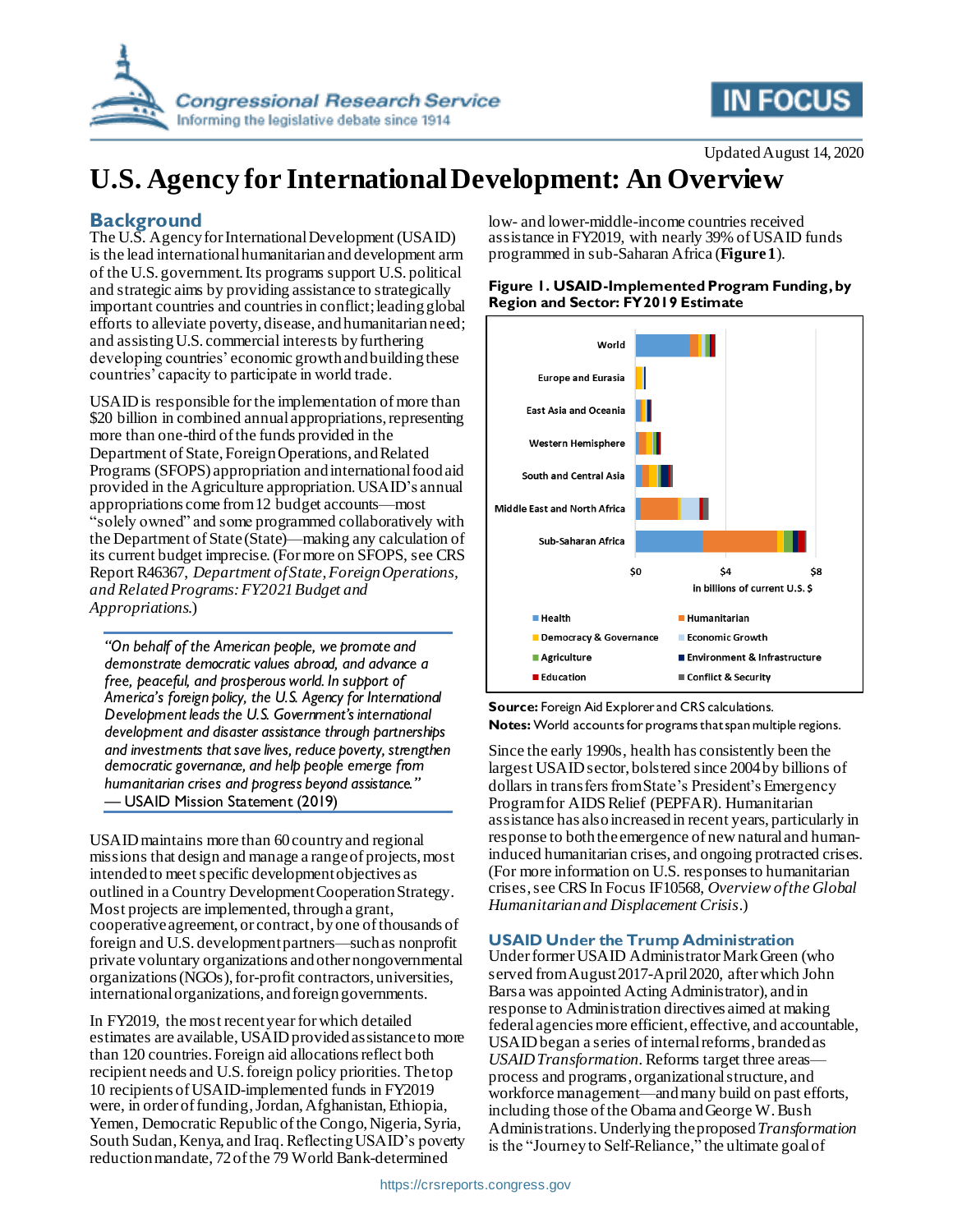which is ending the need for foreign assistance by building country capacity to plan, finance, and implement solutions to address development challenges without foreign assistance.While most *Transformation* reforms are not contingent on congressional approval, Congress hasshaped the reform's implementation through other oversight functions and funding requirements and restrictions. (For more information on *Transformation,* seeCRS Report R45779, *Transformation at the U.S. Agency for International Development (USAID)*.)

### **Issues for Congress**

USAID faces numerous challenges in the process of fulfilling its mission, in part due to how the institution has had to adapt to changes in U.S. foreign aid priorities over time. According to authors Kopp and Naland, "The constant battles in Congress and within the administration over how much to spend on foreign aid and how and where to spend it make the agency vulnerable to sharp swings in funding and frequent reorganization." Thechallenges that observers have noted and Congress may track include the following:

**Budget.** Each year, the Trump Administration has proposed cuts of more than 20% to the agency's annual budget. As Congress has repeatedly not accepted the proposed budget cuts, the disparity between what is requested and what is appropriated has posed a challenge to USAID's planning and program implementation.The appropriation of significantly more funding than requested—often months into the fiscal year due to Congress's use of continuing resolutions—can require offices to program large sums of money in relatively short time periods.

**COVID-19.** USAID has led U.S. foreign assistance efforts to "prevent, prepare for, and respond to" Coronavirus Disease 2019 (COVID-19) abroad. Focus areas include health assistance in coordination with the U.S. Centers for Disease Control and Prevention, humanitarian aid, and economic development. Congress provided supplemental funding for USAID's work and monitors implementation through oversight mechanisms. For more, see CRS In Focus IF11496, *COVID-19 and Foreign Assistance: Issues for Congress*, and CRS In Focus IF11606, *COVID-19 and Foreign Assistance: Congressional Oversight Framework and Current Activities*.

**USAID and the State Department**. The Administration's *Transformation* effort renewed a long-standing debate about the USAID-State relationship. In crafting the reform agenda, USAID solicited input from stakeholders, which led to multiple reform proposals. These includemaking USAID the coordinator of all government humanitarian and development assistance, absorbing USAID into State, and creating an entirely new aid agency, among others. As of now, no firm plans exist to drastically modify the institutional relationship, but the debate may continue. USAID was never established in statute; its status in relation to State has been largely shaped by executive order and could feasibly change without congressional action.

**Sustainability and Effectiveness.**Congress remains interested in how USAID ensures that project efforts are maintained by local governments and organizations after U.S. support ends.USAID's "Journey to Self-Reliance," country development plans, and new financing effortsincluding greater private sector engagement—are meant to address this challenge. Further, in this Administration and the last, USAID has increased its project monitoring, evaluation, and learning (MEL) requirements for both staff and implementing partners to measure project progress. USAID indicates that its MEL agenda is an iterative process, evolving to incorporate best practices.

**Human Resources.** USAID staff are hired and managed under more than 20 mechanisms. These include direct hire staff (e.g., civil and foreign service) and nondirect hire staff (e.g., personal services contractors and institutional support contractors). USAID has stated that this structure does not give enough flexibility to meet the agency's evolving needs. Further, some experts are concerned that the agency's increasingreliance on nondirect hire positions has led to a lack of institutional knowledge andhigher staff turnover.The USAID Office of Inspector General also found in 2019 that staff responsible for award and contract management often felt overworked, without the time to conduct adequateprogram oversight.USAID maintains that it is factoring these issues, among others, into its workforce development plan; Congress providesinput into USAID workforce issues in annual appropriations legislation.

**Employee Diversity.** In June 2020, the Government Accountability Office (GAO) found that USAID was not fully successfulin its efforts to increase the agency's workforce diversity from 2002 to 2018. Further, GAO found that "promotion outcomes at USAID were generally lower for racial and ethnic minorities than for whites in early to mid career." USAID outlined a number of steps it would take to address these findings, including revising its operational policy, updating the agency's *Strategic Plan for Diversity and Inclusion,* and analyzing workforce data to inform future diversity and inclusion work. Congress has signaled its support for USAID's diversity efforts through annual appropriations legislation, among other avenues.

**Program Flexibility.**Congressional funding mandates, specifying amounts for health, biodiversity, and other sectors, account for as much as two-thirds of USAID's annual program budget. These, plus any presidential initiatives, may limit USAID missions' capacity to advance the objectives oftheir Country Development Cooperation Strategies. Some critics believe that legislative conditions further stymie flexibility and cost efficiency.

**Security.** Security concerns in nonpermissive environments raise obstacles to successful project implementation. Following the 1998 bombings of the U.S. Embassies in Kenya and Tanzania, Congressrequiredthe co-location of USAIDpersonnelin extremely secure U.S. embassies, even in seemingly stable, safe countries. Some observers raise concern that this arrangement can discourage the interaction with local government and private sector stakeholders that many consider necessary for successful development programs. In 2018, USAID joined with the Departments of State and Defense to conduct a Stabilization Assistance Review(SAR), which offers lessons learned and best practices for working in conflict-affected areas.

**Emily M. Morgenstern**, Analyst in Foreign Assistance and Foreign Policy